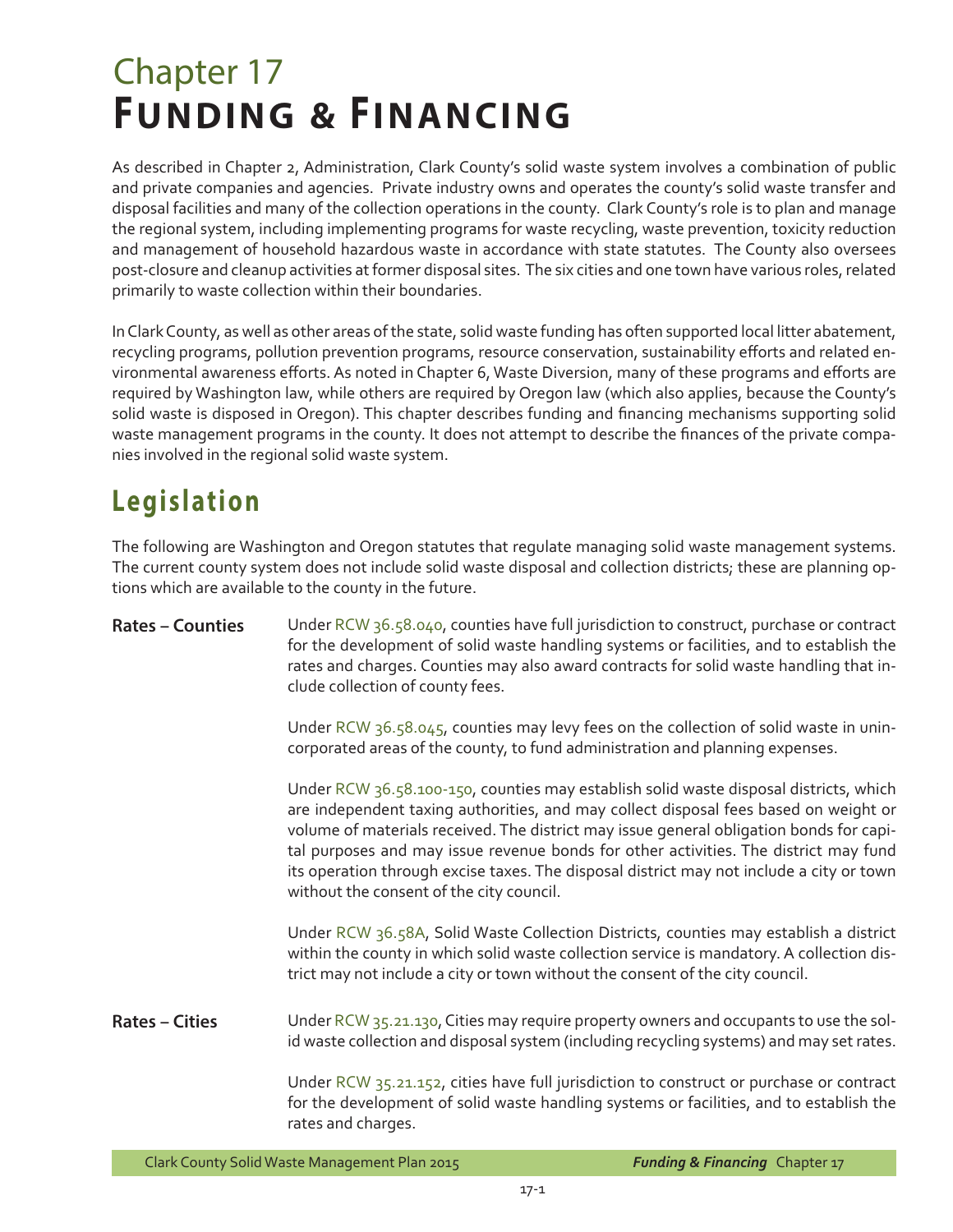| <b>Rates - State</b>                                                      | Under RCW 81.77.030, The Washington Utilities and Transportation Commission (WUTC)<br>sets collection rates for haulers who are certificated by the WUTC. WUTC is to set rate<br>structures consistent with the state's solid waste management priorities in RCW 70.95,<br>and also consistent with minimum levels of collection and recycling services established<br>pursuant to county solid waste management plans.                                                                                                                                                                                                                                                                                                                                                                                       |
|---------------------------------------------------------------------------|---------------------------------------------------------------------------------------------------------------------------------------------------------------------------------------------------------------------------------------------------------------------------------------------------------------------------------------------------------------------------------------------------------------------------------------------------------------------------------------------------------------------------------------------------------------------------------------------------------------------------------------------------------------------------------------------------------------------------------------------------------------------------------------------------------------|
|                                                                           | Under RCW 81.77.080 and 110, solid waste collection companies certificated by the<br>WUTC must pay an annual fee of 1% of their gross operating revenue to the WUTC to<br>pay for its costs of regulating them. This is approximately \$76,000 from Clark County.                                                                                                                                                                                                                                                                                                                                                                                                                                                                                                                                             |
| <b>Taxes - State</b>                                                      | Under RCW 82.18, the state Department of Revenue collects a 3.6% tax on the collec-<br>tion of solid waste. These monies are directed to the state's Public Works Trust Fund<br>established under RCW 43.155, and are not in any way allocated or reserved for solid<br>waste projects. In 2012, the Department of Revenue collected \$34,281,000 statewide<br>from the solid waste collection tax.                                                                                                                                                                                                                                                                                                                                                                                                           |
| <b>Taxes - State Solid</b><br><b>Waste Facility</b><br><b>Permit Fees</b> | RCW 70.95.180 grants the Clark County Public Health Department the authority to col-<br>lect permit fees on solid waste facility permits.                                                                                                                                                                                                                                                                                                                                                                                                                                                                                                                                                                                                                                                                     |
| <b>Grants</b>                                                             | RCW 82.21.030 imposes a tax ("Toxics Tax") on petroleum products, pesticides and cer-<br>tain chemicals. RCW 70.105D, the Model Toxics Control Act (MTCA), directs a portion of<br>the revenues from this tax into the Local Toxics Control Account (LTCA). MTCA directs<br>the funds to be allocated consistent with state priorities including those in RCW 70.95,<br>the Waste Not Washington Act. The LTCA is to be used for grants to local governments<br>for remedial actions, solid and hazardous waste planning and plan implementation.<br>In recent years the Legislature has on occasion directed that LTCA funds be used for<br>certain other non-solid waste related purposes, potentially reducing or eliminating the<br>funds available from this source for CPG grants to local governments. |
|                                                                           |                                                                                                                                                                                                                                                                                                                                                                                                                                                                                                                                                                                                                                                                                                                                                                                                               |

[RCW 70.93](http://apps.leg.wa.gov/rcw/default.aspx?cite=70.93), the *Waste Reduction, Recycling and Model Litter Control Act*, authorizes the Washington Department of Ecology to promote and stimulate recycling, encourage litter abatement, and provide employment in litter cleanup and related activities for the state's youth. Funding generated from a tax (the "Litter Tax") on products such as fastfood containers supports these activities, and also a grant program for litter clean-up in and by local communities.

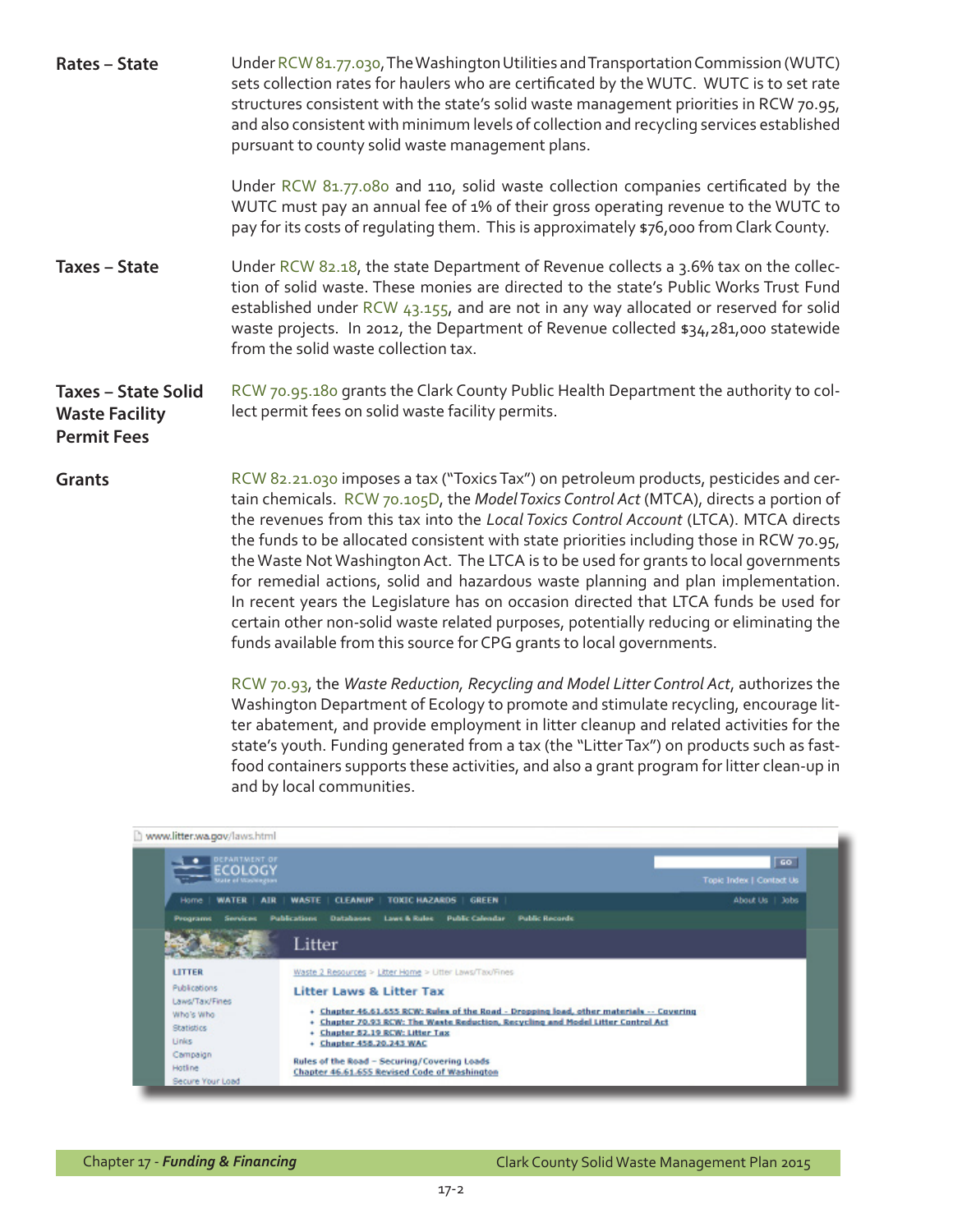# **Assessment of Conditions**

### **Clark County Solid Waste Program Funding**

The County Solid Waste Fund is an enterprise fund: all solid waste revenues remain in the fund. The revenue sources for the County Solid Waste Fund include: County administrative fees paid by the contractor under the disposal and collection contracts; state grants; a share of revenue from sales of recyclable materials; interest income; and sponsorships and partnerships with businesses and organizations in the community. The Solid Waste Fund Policy identifies that the fund is to be used for regional waste reduction, recycling programs, and other solid waste related programs. The [2015-16 Clark County biennium](http://www.clark.wa.gov/budget/documents.html) budget allocates \$6.2M in appropriations for the solid waste program (Fund 4014), as depicted in figure 17-1.

On the following pages, Table 17-1 outlines the funding sources for various solid waste activities in the county. Table 17-2 shows solid waste revenue sources and program areas for local and government agencies. As these tables show, no property taxes or County General Fund monies are used to fund solid waste programs in Clark County.

**1. Disposal Contract Administrative Fees**

Users of the transfer stations pay a per-ton tipping fee to dispose waste. Beginning in 1999 (when Waste Connections Inc. purchased CRC and assumed its contract) the county moved from a per-ton tip fee surcharge to a monthly administrative fee paid by the transfer station owner/operator to the county to generate revenue for regional solid waste programs. This funding structure is in place until the contract for Solid Waste Recycling, Transfer, Transport and Out-of-County Disposal (disposal contract) expires.

Upon execution of the 2006 contract extension and the completion of the third transfer facility, the administrative fee was increased. In addition, the disposal contractor now covers the cost for disposal of household hazardous waste received at the three Countycontracted transfer stations.

The disposal contract includes provisions for Consumer Price Index - based adjustments to the administrative fee. The County will receive a per-ton increase on incremental tons if the transfer stations receive more than a specified number of tons each year. Also, host fees are now being paid to the City of Vancouver for the West Vancouver Materials Recovery Center and to the City of Washougal for the Washougal Transfer Station. The anticipated 2015-16 county budget for the disposal contract administrative fees is estimated at \$3.55 million.

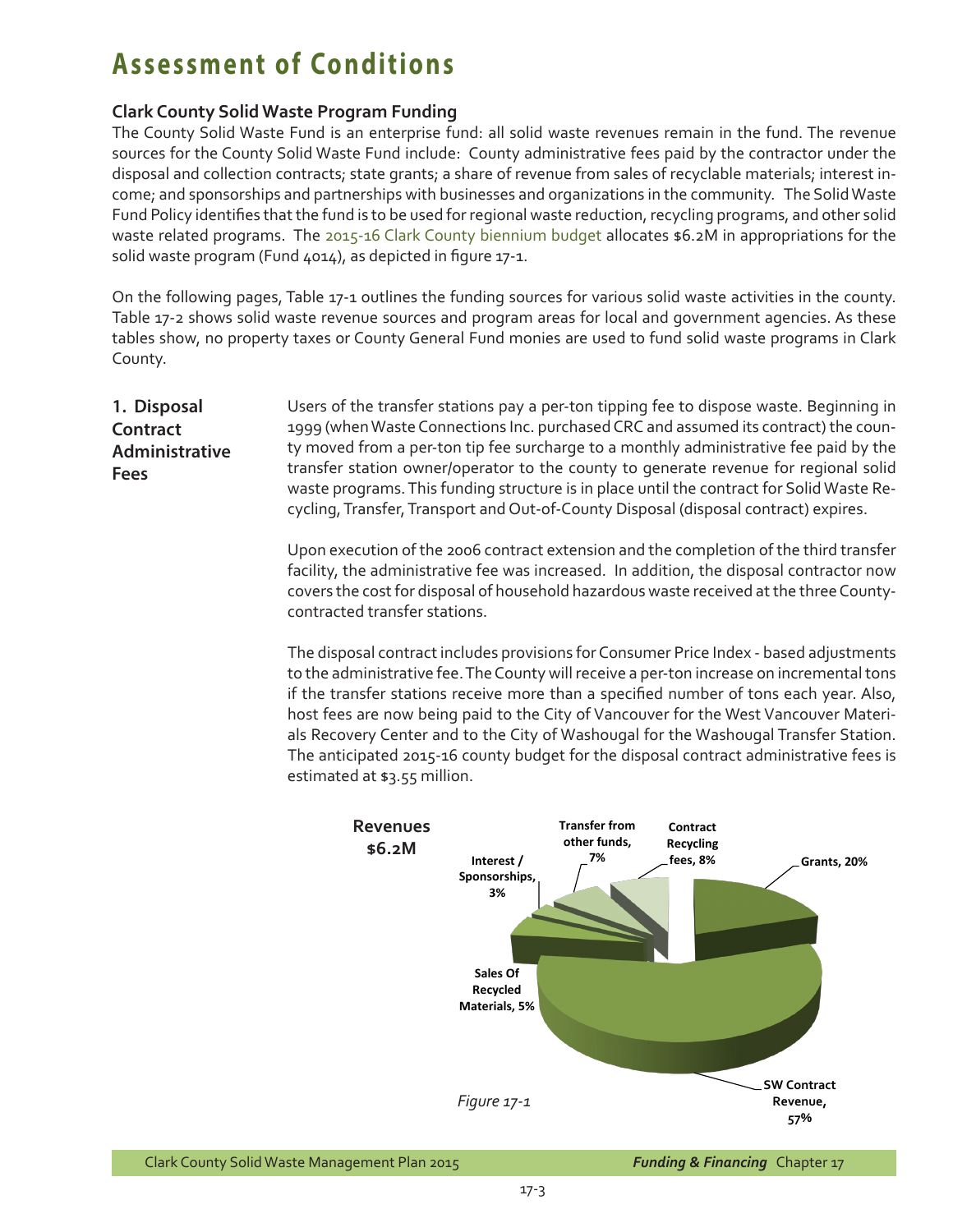**2. Recycling and Yard Waste Collection Contracts Administ. Fees**

The County assesses a recycling and yard waste contract administrative fee on recycling and/or yard waste collection service. The fees are collected monthly by the recycling and yard waste collection contractors as part of the collection rate and are submitted to the County. These fees cover the county's costs of administering the contracts. The anticipated 2015-16 County budget for contract administrative fees is estimated at \$500,000.

**3. Grants**

The County and cities may apply for grants from the Washington Department of Ecology's Coordinated Prevention Grants (CPG) program to partially fund mandates from the state for solid waste management activities. The CPG grant program is funded from the state's Local Toxics Control Account (see Legislation, above). Grant-funded programs must be in compliance with the County's Comprehensive Solid Waste Management Plan. A 25% local match is required, and activities and expenditures must be approved by Ecology staff. The CPG grants are usually offered by Ecology on a biennial cycle. During 2013, Ecology awarded Clark County with a 2-year CPG in the amount of \$1,281,820 to support the Solid Waste programs.

WAC 173-312-060(4) indicates that in applying for the allocated CPG funds noted above, there must be agreement among the County (the designated lead implementation agency), the local health department, and any other grant eligible entities (all cities covered by the plan) on the implementation assistance funding requests for those waste reduction and recycling projects that have been included in the most recently approved and adopted plan and selected for inclusion in the regular or off-cycle CPG funding request (hence the name – "coordinated" prevention grants). As noted in WAC 173-312-  $080(3)(c)$  the submittal of an application that has been purposefully "coordinated" by regional partners makes the application eligible for a 10 percent incentive. Under the current Ecology CPG guidelines (pages 15-16), the 10 percent incentive is already built into the base level of funding (noted above) for each jurisdiction, in anticipation that most eligible applicants will fulfill the coordination requirements. However, if an application is submitted without meeting the coordination and agreement tests, then Ecology may reduce the amount of the award by 10 percent. Having regional partners signoff on these grant applications prior to submittal is therefore a pro-active safe-guard in the process that would protect about \$60,000 per year in regional grant funding.

The County and cities may also receive Community Litter Cleanup Program grants which are funded from the Waste Reduction, Recycling and Model Litter Fund (see Legislation, above). These small grants help to pay for litter and illegal dump cleanup programs in the County and cities.

Other grants from other public and private sources may occasionally become available. In the past, grants from other sources have been used to purchase street banners, survey recycling setouts, remove hazardous materials from school science labs, and purchase event recycling containers. These other grants are utilized when available, but are not relied upon to fund core program services.

**4. Interest** The Solid Waste Program Fund 4014 is an enterprise fund. Interest is earned on this fund and these earnings remain with the fund. During the past few years, the amount of interest earned by the fund has not been a material amount. The anticipated 2015-16 County budget for interest earned is estimated at \$32,000.

 **5. Sale of Recyclable Materials** Under contract agreements with Columbia Resource Company, the recyclable materials received through the County and City of Vancouver single-family and multi-family curbside recycling collection programs are marketed. A portion of the revenue generated by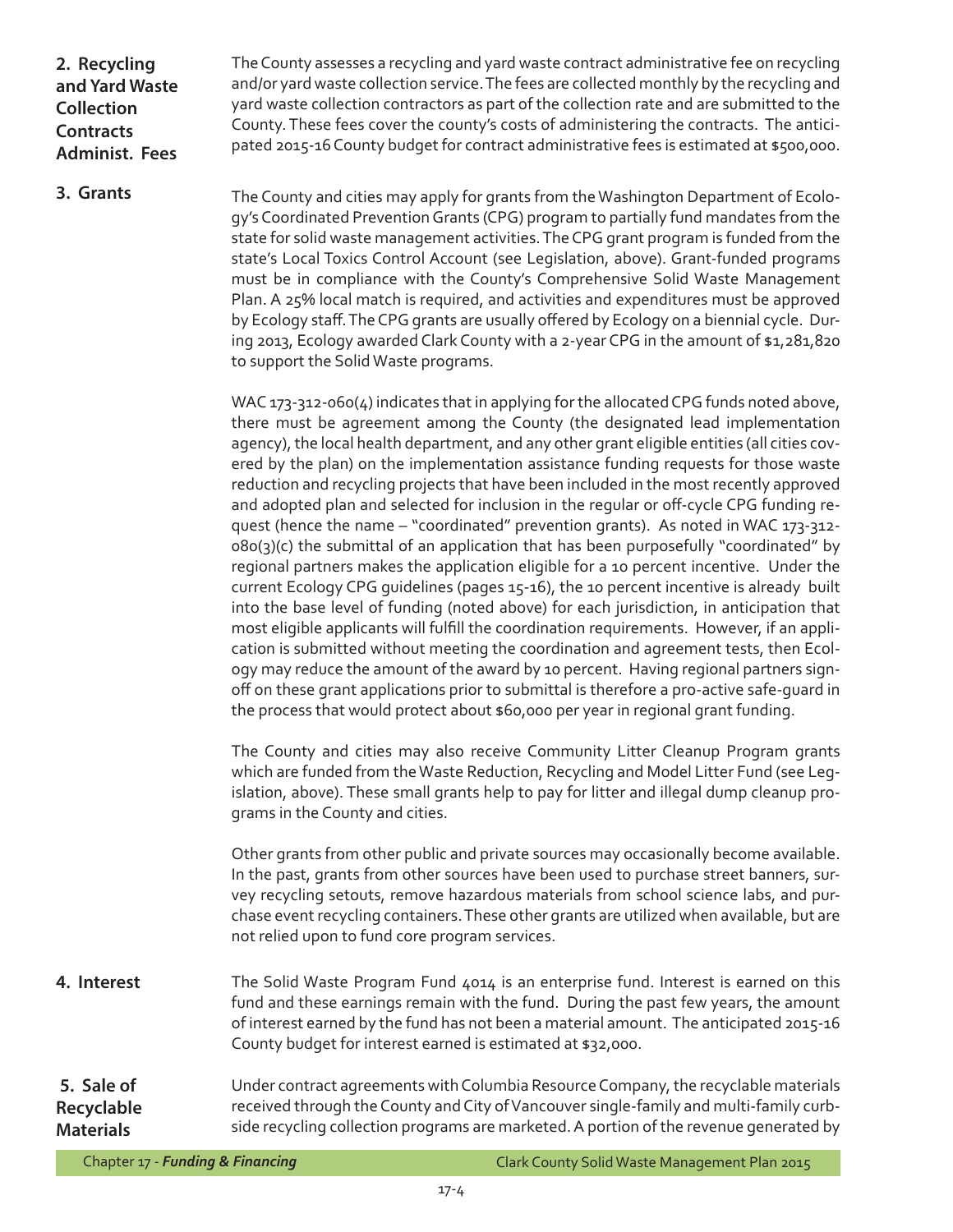marketing the recyclable materials is forwarded to the County and City of Vancouver, based on the number of tons collected in each jurisdiction and the value of the materials that are marketed. The anticipated 2015-16 County portion for sale of recyclable materials is estimated at \$322,000.

#### **6. Sponsorships and Partnerships** The County has placed a priority on developing sponsorships and partnerships with community businesses and organizations in sharing the costs of solid waste programs and outreach events for the purpose of business development. This is provided through direct funding, in-kind contributions or direct purchase of goods or services. The County has developed agreements which are entered into defining the contribution, the roles and responsibilities of each party. The anticipated 2015-16 County budget for sponsorships and partnerships is estimated at \$60,000.

| Funding Sources For Solid Waste Activities in Clark County                                                                |                                                                   |                                                                                           |                                                                               |  |
|---------------------------------------------------------------------------------------------------------------------------|-------------------------------------------------------------------|-------------------------------------------------------------------------------------------|-------------------------------------------------------------------------------|--|
| <b>Activity</b>                                                                                                           | <b>Funding</b>                                                    | <b>Source</b>                                                                             | Oversight                                                                     |  |
| Collection of mixed<br>municipal solid waste                                                                              | <b>Collection fees</b><br>(garbage bills)                         | Collection<br>customers                                                                   | <b>WUTC, Cities</b>                                                           |  |
| Transfer, transport<br>& disposal; Material<br>recovery from MSW;<br>HHW facility operation                               | Tip fees                                                          | Included in<br>collection fees;<br>collected at transfer<br>station from self-<br>haulers | County/City of<br>Vancouver contract                                          |  |
| Processing of recyclable<br>materials                                                                                     | Processor (CRC)                                                   | Sale of materials                                                                         | County/CoV<br>contract                                                        |  |
| Collection of<br>recyclables, yard debris                                                                                 | <b>Collection fees</b><br>(recycling bills, yard<br>debris bills) | Collection<br>customers                                                                   | County & cities                                                               |  |
| <b>HHW</b> collection events                                                                                              | <b>County Solid Waste</b><br>Fund                                 | (Regional) County<br>Admin Fees & state<br>CPG grants (LTCA*)                             | County                                                                        |  |
| <b>Technical assistance</b><br>and outreach; program<br>development for waste<br>& MRW reduction,<br>prevention, handling | County Solid Waste<br>Fund                                        | (Regional) County<br>Admin Fees & state<br>CPG grants (LTCA*)                             | County; cities<br>participate<br>through SWMP<br>and interlocal<br>agreements |  |
| Regional solid waste<br>planning, coordination<br>and system<br>administration                                            | <b>County Solid Waste</b><br>Fund                                 | (Regional) County<br>Admin Fees & state<br>CPG grants (LTCA*)                             | County; cities<br>participate<br>through SWMP<br>and interlocal<br>agreements |  |
| Special wastes handling                                                                                                   | Private handlers                                                  | (Regional) User fees                                                                      | <b>Public Health</b>                                                          |  |
| Litter clean-up                                                                                                           | Ecology; Cities,<br>businesses and<br>organizations               | WRR&MLC **<br>City & County funds                                                         | County contract<br>Local arrangements                                         |  |
| Local clean-up events                                                                                                     | City funds                                                        | City contract fees,<br>other sources                                                      | Cities                                                                        |  |

### **Table 17-1**

*(table continued on next page)*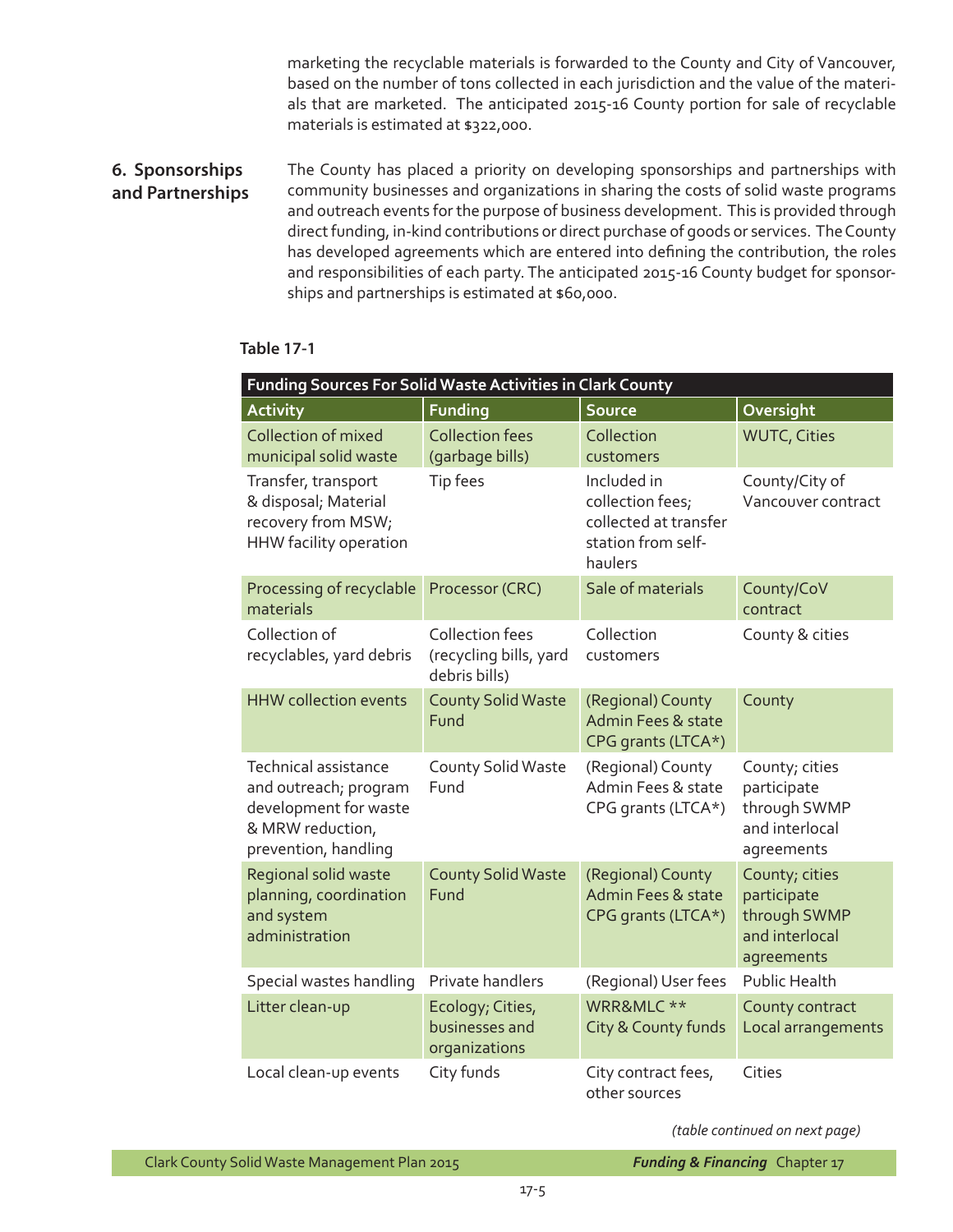| <b>SW Handling facility</b><br>siting, permitting,<br>monitoring | Permit fees              | (Regional) facility<br>operators or<br>proponent    | <b>Public Health</b>                        |
|------------------------------------------------------------------|--------------------------|-----------------------------------------------------|---------------------------------------------|
| Leichner Landfill post-<br>closure maintenance &<br>monitoring   | FARF, a trust<br>fund*** | Fee on disposal at<br>Leichner Landfill,<br>1990-91 | Leichner Landfill<br>Oversight<br>Committee |

*\*LTCA=Local Toxics Control Account, funded from a state tax on production of hazardous materials – Coordinated Prevention Grant (CPG) Program*

*\*\*WRR&MLC = Waste Reduction, Recycling and Model Litter Control Fund, from a state tax on fast-food containers, etc.* 

*\*\*\* FARF = Financial Assurance Reserve Fund*

### **Table 17-2**

|                                  | Solid Waste Revenue Sources Per Agency                   |                                                                                                                                                                                                                                                                                      |
|----------------------------------|----------------------------------------------------------|--------------------------------------------------------------------------------------------------------------------------------------------------------------------------------------------------------------------------------------------------------------------------------------|
|                                  | Agency                                                   | Funding                                                                                                                                                                                                                                                                              |
|                                  | Clark County, WA<br>(Solid Waste Program)                | Administrative fees on garbage, recycling and yard<br>waste collection; sale of recyclable materials; state<br>CPG grants fund regional programs; sponsorships<br>and partnerships with community businesses and<br>organizations.                                                   |
|                                  | Clark County, WA<br>(Health Department)                  | Solid waste handling permit fees; Solid Waste Fund<br>transfers; and state CPG grants fund facility inspections,<br>complaint response, and enforcement activities.                                                                                                                  |
|                                  | <b>City of Battle Ground</b>                             | A tax on garbage collection supports the city's general<br>fund.                                                                                                                                                                                                                     |
|                                  | City of Camas                                            | Residential garbage collection fees pay for collection<br>services, billing and clean-ups. Franchise fee on<br>commercial garbage collection goes to city general<br>fund.                                                                                                           |
|                                  | City of La Center                                        | No solid waste revenues. Clean-ups are funded from<br>Reserve Fund.                                                                                                                                                                                                                  |
|                                  | City of Ridgefield                                       | Garbage collection franchise fee of 10% is built into<br>contractor costs, is paid quarterly, and supports the<br>city's general fund.                                                                                                                                               |
|                                  | City of Vancouver                                        | City fee on garbage collection; sale of recyclable<br>materials; and host fee on transfer station funds solid<br>waste administration, education, clean-ups, leaf<br>collection and other related services; a utility tax of 20%<br>on garbage collection fees goes to general fund. |
|                                  | City of Washougal                                        | Tax on garbage collection, which funds solid waste<br>billing, administration, and spring clean-ups, through<br>the city's general fund.                                                                                                                                             |
|                                  | <b>Town of Yacolt</b>                                    | No solid waste revenues. Clean-ups are funded by<br>general fund.                                                                                                                                                                                                                    |
|                                  | WA Department of<br>Revenue                              | A 3.6% tax on garbage collection provides roughly a<br>half-million dollars annually to the state's public works<br>trust fund, which finances capital projects throughout<br>Washington. The tax is not a funding source for any of<br>the solid waste programs in the county.      |
|                                  | <b>WA Utilities &amp; Trans-</b><br>portation Commission | Franchise fee on garbage collection in unincorporated<br>County, Battle Ground, La Center & Yacolt funds WUTC<br>administration.                                                                                                                                                     |
| Chapter 17 - Funding & Financing |                                                          | Clark County Solid Waste Management Plan 2015                                                                                                                                                                                                                                        |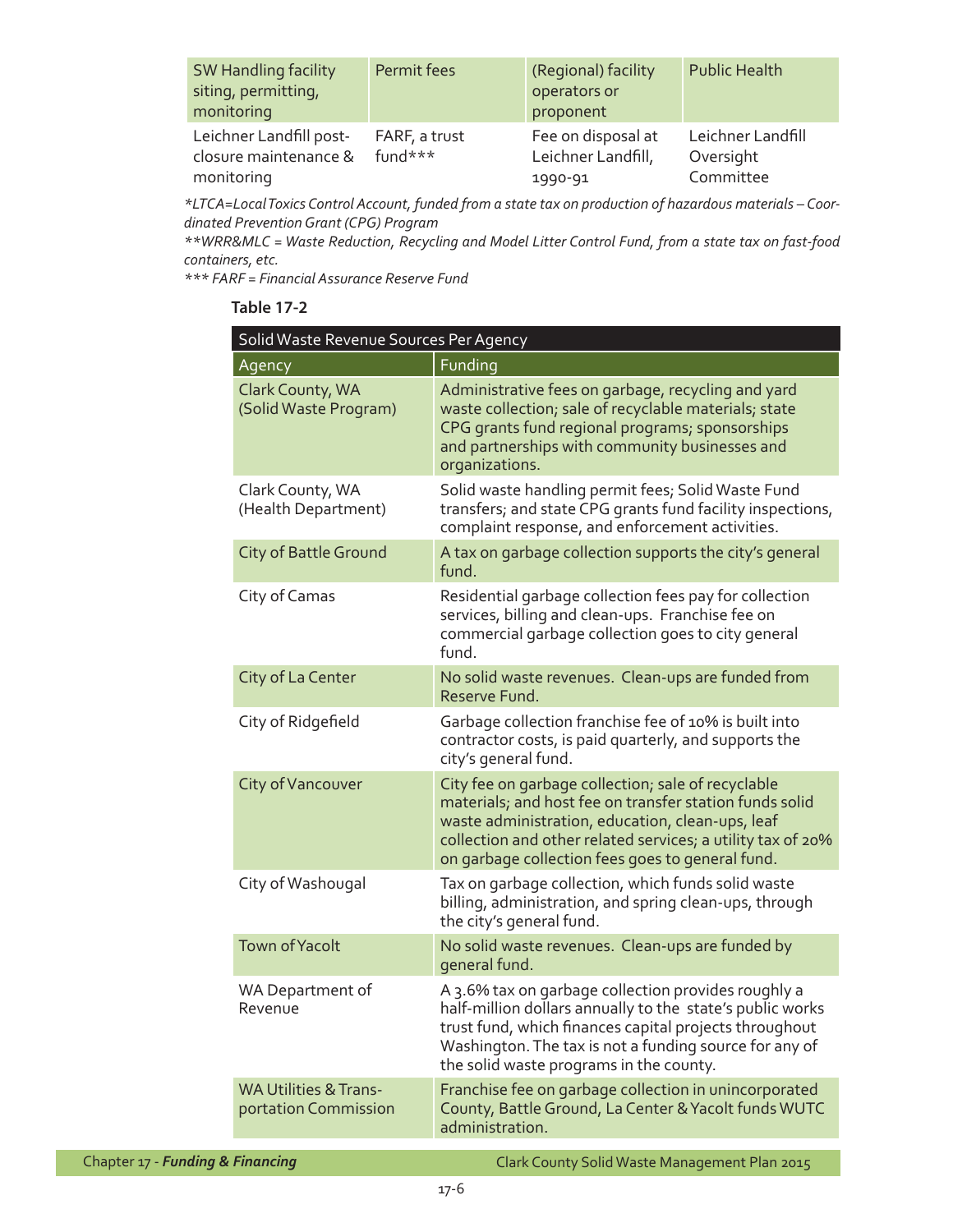| <b>Leichner Landfill</b><br><b>Financial</b><br><b>Assurance Reserve</b><br>Fund (FARF) | Clark County has a continuing financial responsibility for monitoring and maintaining<br>the closed Leichner landfill. Through various agreements with the County, the City of<br>Vancouver, Leichner Landfill, and the Washington Department of Ecology, the County<br>manages and administers the financial affairs associated with closure and post-closure<br>cost of the Leichner Landfill. Maintenance activities are performed by the County and<br>private consultants approved by the County. The funding comes from monies contrib-<br>uted by ratepayers on the disposal fees when the landfill was in operation and interest<br>that is earned on the fund balance. Sufficient funds are provided in the FARF to support<br>these activities through the 25-year post closure care term. |
|-----------------------------------------------------------------------------------------|------------------------------------------------------------------------------------------------------------------------------------------------------------------------------------------------------------------------------------------------------------------------------------------------------------------------------------------------------------------------------------------------------------------------------------------------------------------------------------------------------------------------------------------------------------------------------------------------------------------------------------------------------------------------------------------------------------------------------------------------------------------------------------------------------|
| <b>City Revenues</b><br>and Expenditures                                                | Vancouver's City Council sets collection rates for garbage, residential recycling and yard<br>debris within the City. The rate formulas include collection costs, disposal fees and City<br>fees, as well as a utility tax, which the garbage collection contractor pays on a monthly<br>basis. Recycling collection is funded through the customer fees plus a portion of rev-<br>enues received from the sale of recyclable materials.                                                                                                                                                                                                                                                                                                                                                             |
|                                                                                         | The City fee is used for the Solid Waste Services Program, which provides for staff, con-<br>tract management, regulatory and enforcement activities, solid waste and recycling<br>education, public information, neighborhood clean-up programs, leaf collection, the<br>neighborhood recycling education program, and solid waste program administration.<br>Vancouver's Solid Waste Utility Tax supports the City's general fund programs including<br>Public Safety.                                                                                                                                                                                                                                                                                                                             |
|                                                                                         | Camas is the only Clark County City which operates its own residential garbage collec-<br>tion service; and receives user fees for the service. Both Camas and Washougal handle<br>solid waste billing, and in both of these cities, the solid waste fund is an enterprise fund.<br>The general funds for Battle Ground, Camas, Ridgefield and Washougal all receive rev-<br>enues from their respective taxes or franchise fees on garbage collection (see Table 17-<br>2). Yacolt and La Center have no solid waste revenues.                                                                                                                                                                                                                                                                      |
| <b>Public Health Solid</b><br><b>Waste Revenues</b><br>and Expenditures                 | Clark County Public Health receives annual permit fees from permitted facilities in Clark<br>County, including the three County-contracted transfer stations. These fees fund in-<br>spections, permit request reviews, and related activities. Public Health also receives<br>Coordinated Prevention Grant (CPG) funds from the Washington Department of Ecol-<br>oqy and a transfer from the Clark County Solid Waste Fund for solid waste enforcement<br>activities (See Chapter 16 Enforcement).                                                                                                                                                                                                                                                                                                 |
| <b>State Agency Solid</b><br><b>Waste Revenues</b><br>and Expenditures                  | The WUTC collects a franchise fee which is included on garbage collection rates in unin-<br>corporated Clark County and the cities with WUTC haulers. The franchise fee revenues<br>help support WUTC administration, including a customer service telephone line, rate<br>review and occasional enforcement activities related to non-licensed garbage hauling.                                                                                                                                                                                                                                                                                                                                                                                                                                     |
|                                                                                         | The Washington Department of Revenue collects a tax from residents and businesses<br>throughout Clark County on garbage disposal. Revenue from this tax goes to the state's<br>Public Works Trust Fund, which makes loans to fund capital projects such as roads,<br>bridges, and sewer systems. The garbage tax is not a source of funding for Clark Coun-<br>ty's Solid Waste program.                                                                                                                                                                                                                                                                                                                                                                                                             |